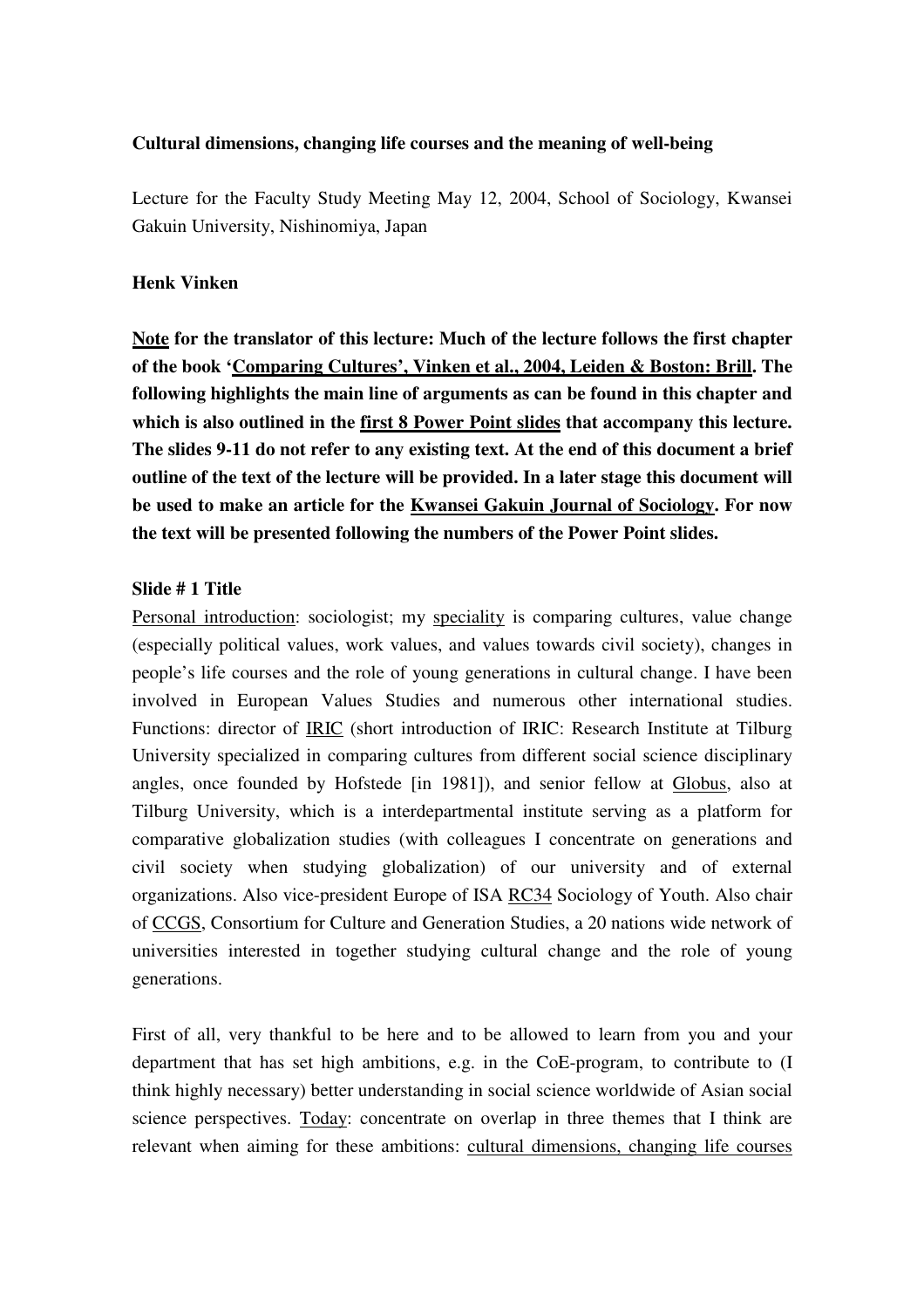and the meaning of well-being. In short: 1) what does existing social science literature on comparing cultures tell us about the dimensions with which to conceptualize what an Asian perspective might entail, 2) do these dimensions have sufficient validity when we take into account that the world and with it publics and cultures are changing (changing, as some would say, in ever faster tempo), especially when we take into account that younger generations grow up in a different world (a more individualized world) and are faced with different expectations which they have to fulfill during their life course, 3) what do we expect when we look at cultural dimensions and changing life courses with respect to the meaning of well-being among younger generations, both in Asia and in other parts of the world: is the well-being we conceptualize in the 1970s still the wellbeing of today? These are big themes and I will not exhaustively tackle all details of these themes. My talk will be hypothetical, certainly in the latter parts, and I will end with some relevant (at least to my opinion) research questions that might help boost debate and discussion today.

### **Slide # 2 Outline**

[Outline: I will only shortly summarize this slide's content]

### **Slide # 3 Separate worlds**

Social science studies that addressed issues of either persisting cultural differentiations, of increasing cultural disparities, or of declining cultural distinctions worldwide could and can count on a wide audience**.** Of course, these social science studies each derive from today's broad range of social science disciplines, each with its own tradition of theoretical perspectives, paradigmatic assumptions, intellectual roots, particular set of methods of analysis, and styles of framing and prioritizing specific subjects related to culture. The social science reading of cultural diversity and cultural change seems almost as rich as the number of social scientists involved. In this talk I aim to provide some insight in the existing social science models of comparing cultures. We start with reviewing the basic alignments in cross-cultural studies and will address the main differences in perspectives that govern these cultural studies today. We will focus on the four key concepts of comparing cultures represented by the seminal works of Geert Hofstede, Harry Triandis, Shalom Schwartz, and Ronald Inglehart.

Cultural studies are gaining front positions in contemporary social science. The resurgence of the interest in culture in social science is, however, both remarkable and discomforting. After a long period of emphases on understanding social life from the perspective of structures, systems, life chances, social stratification, socio-economic factors, and the like, there now seems to be a growing recognition and appreciation of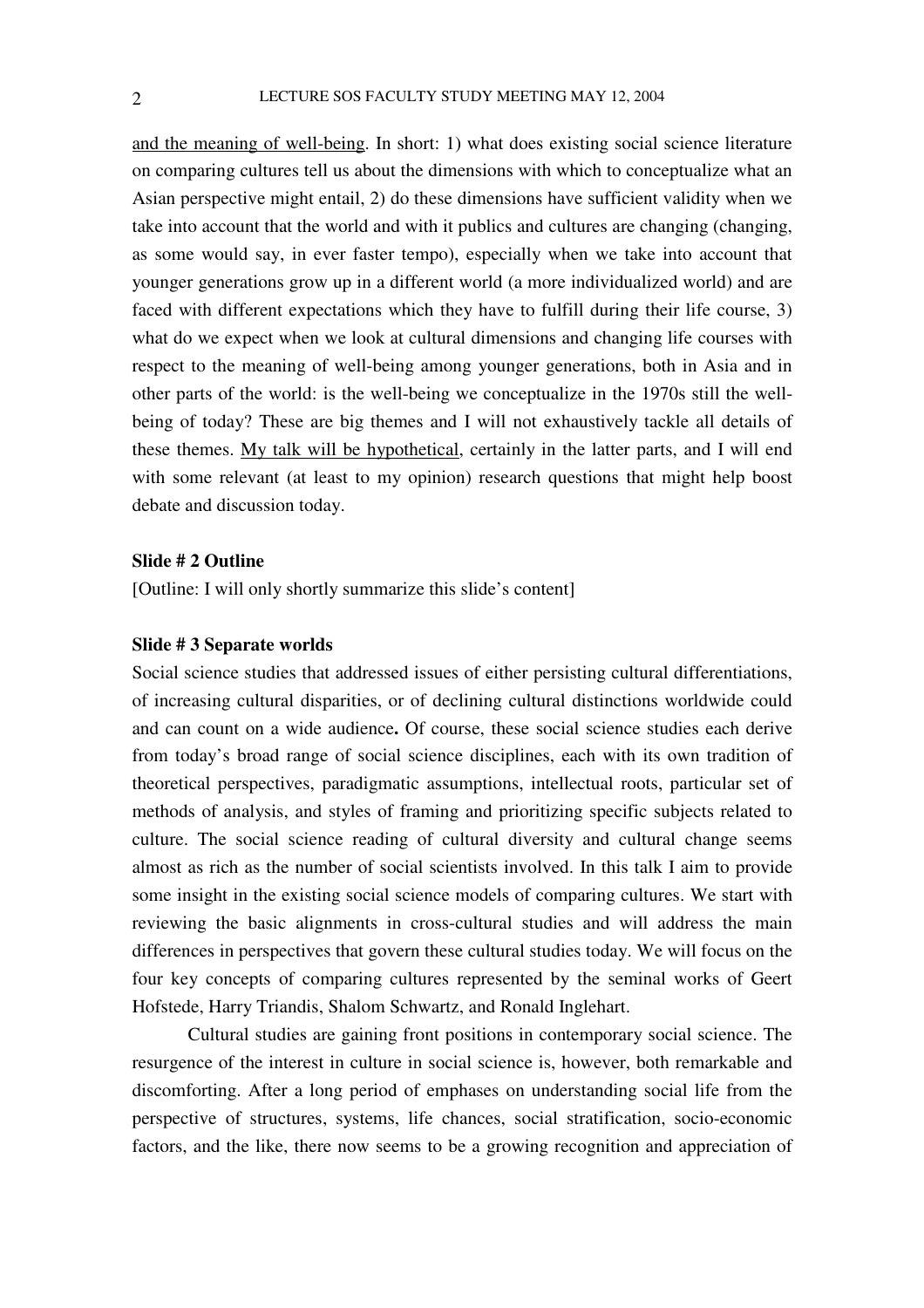the role of the cultural factor as well as an increasing sense for cultural diversity (Featherstone and Lash, 1999). In the continuing battle of paradigms it now seems the 'structuralists', to whom culture is but epiphenomenal, lag a serious number of game points behind on the 'culturalists' who see culture as ultimately constraining. The discomfort with the pro-culturalist result of this struggle lies in the ambiguity of the concept of culture that has gained popularity particularly among postmodern culturalists. Culture is conceptualized as a phenomenon lacking coherence, full of complexities, something that is dynamic, continuously changeable, fundamentally fluid, and endlessly multiplicit. Culture has become everything in this perspective, defining culture as "the complex everyday world we all encounter and through which we all move" (Edgar and Sedgwick, 2002: 102). Social scientists seem to agree that culture on the conceptual level includes almost everything and excludes almost nothing known to human life (see Hannertz, 1996). Perceived this way culture lacks ground. It freely floats in isolation in a non-human space without relevant linkages to social structure or people's actions.

In this respect, at least three dominant perspectives are to be distinguished in crosscultural studies: a postmodernist perspective, a 'particularist' one, and a 'dimensionalist' one.

The postmodernist view stresses the role and importance of the productive, playful individual, an individual who is producing, instead of reproducing, culture in his or her won particular way and for his or her own means (if at all for any means). Of course, there is much sense in emphasizing the role of the individual if this leads to an analysis addressing patterns of regularity and continuity and does not stop at claiming that culture today has entered an 'everyone can be anyone' phase of hyperindividualization. In this type of analysis we are witnessing a cultural 'Big Bang' on a truly global scale in which culture loses both its traditional bedrocks and basic guiding capacities and in which individuals become solipsists devoted to a continuous personal re-invention of culture. This is also the stream that even goes as far as stating that 'cultures do not exist' (Van Binsbergen, 1999). Still, the awareness that individuals play with culture and stretch cultural concepts, and hence create hybrid and ambivalent instead of one-dimensional entities, is important because it prevents theoretical oversimplifications. That is the main contribution of this postmodernist perspective. Considering this, for postmodernists the whole idea of culture as a well-defined unifying pattern with a strong internal homogeneity and as a uniformly shared entity that has an uni-interpretable, direct power to shape people's identities is most likely to be a somewhat grotesque overestimation if not a fiction (see e.g. Rosaldo, 1993;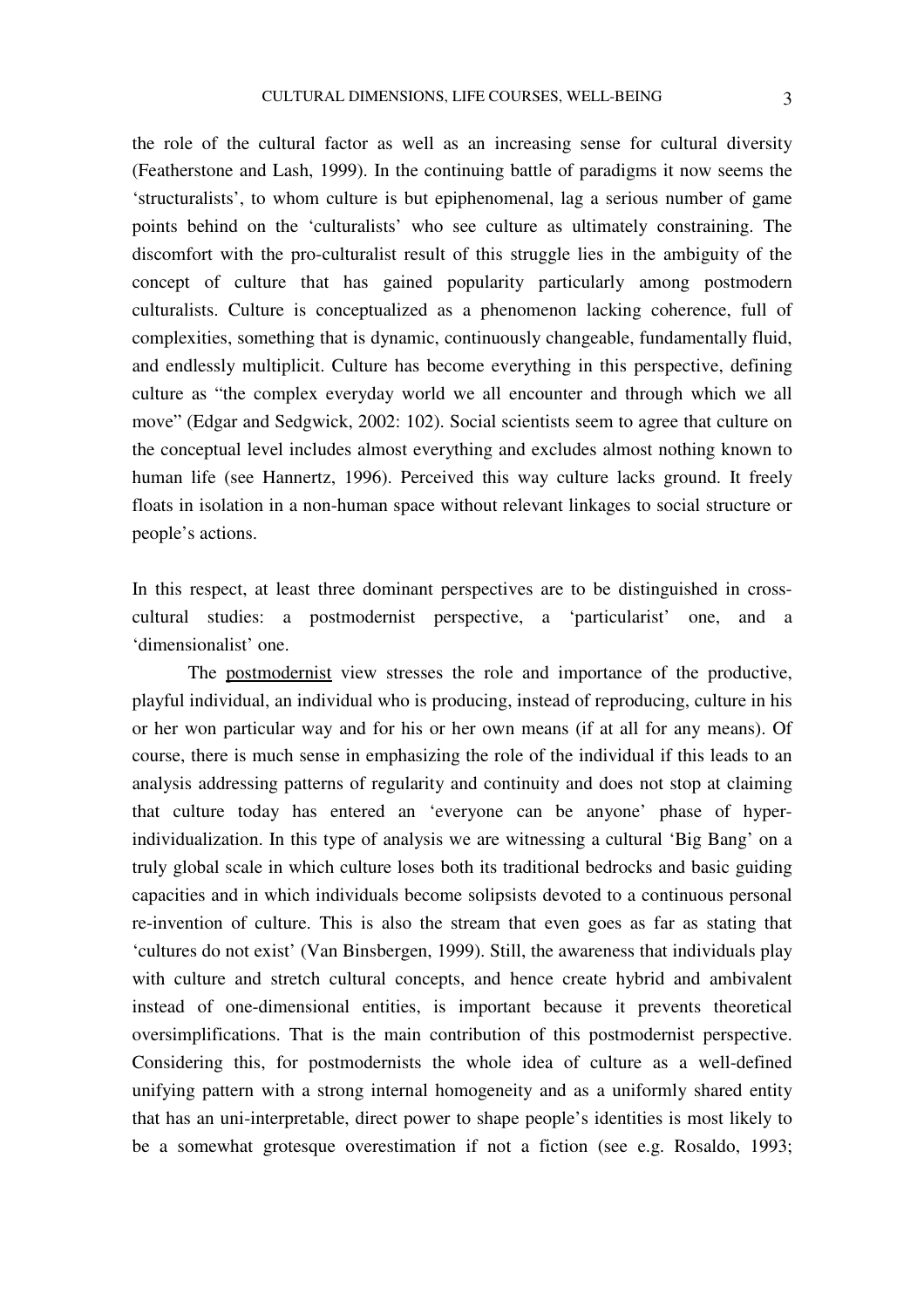Soeters, 2000). In this perspective 'culture' is a reification and a too deterministic concept that might lead to an overstatement of cultural differences, and hence to academically based stereotypes and moral judgments (Moss Kanter & Cron, 1994; see Soeters, 2000).

A 'particularist' view upholds the belief in structures and patterns, but is associated to cultural studies in which particular subjects of analysis are stressed, either work being values, religious beliefs, political convictions or other types of domain specific cultural values, beliefs and attitudes (e.g. Ester, et al., 1994; Arts et al., 2003). Emphases in theory and empirical work are not put on addressing an overarching system, a cultural canopy, which connects the various cultural domains. The core business of this type of analyses is focused on the assessment of states of and developments in particular, seemingly mutually unrelated issues. In this perspective, the individual, or better still, social groups of individuals, is not playing an important constitutive role in culture, but it neither emphasizes culture as a unifying pattern.

This latter emphasis is more likely to be found among the 'dimensionalists' of cultural studies. They, by contrast, are on a quest for a systemic whole that crosses life domains and groups of individuals, The dimensionalist study aims at finding the ultimate, most frugal, and yet most meaningful basic set of axes with which to explain the broad range of attitudes, beliefs, life styles and the diversity of practices among large populations and/or organizations across societies. The very focus is on empirically validating the existence of a unifying, universal (etic; see also Triandis in this volume) pattern, that regardless of social differentiation, displays homogeneity, is broadly shared, and has the power to shape people's identities, attitudes, and all other aspects of their culture. The individual playing a directing role in producing culture is, almost by definition, least present in the dimensionalist view. Says, for instance, Triandis (1995: 6): "Culture is superorganic (does not depend on the presence of particular individuals)…". The importance of behavior by groups of individuals for the production of culture seems underestimated. Culture in this respect is a mindset, a mental software that is only but weakly dependent on culturally productive social behavior.

Still, the dimensionalist perspective is widely used when in social science organizations and people from different countries or cultures are compared. An important question is whether or not this most widely adopted type of analysis allows us to frame how individuals, or better still, groups of individuals, play a productive role in cultural diversity and cultural change. Before looking more closely to this theme, we will depict the core elements of thought of the four leading figures among the 'dimensionalists', being Geert Hofstede, Harry Triandis, Shalom Schwartz, and Ronald Inglehart.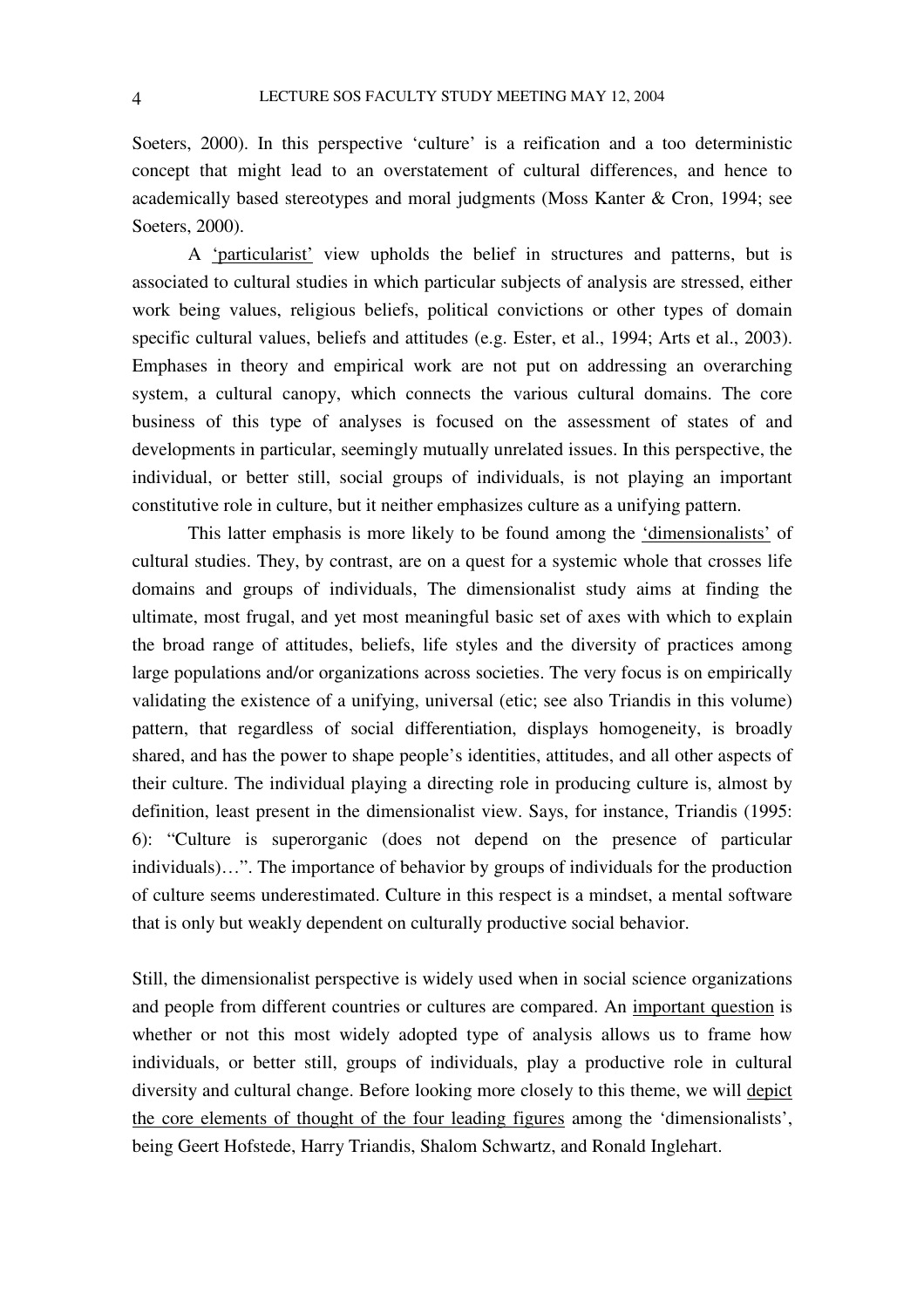### **Slide # 4 Hofstede**

Culture is multi-layered in the perspective of Geert H*ofstede* (1980, 2001), a Dutch scholar active in a broad range of social science disciplines. For Hofstede (2001: 9-10) the core elements of culture are values. Values, Hofstede explains following classic anthropological thought on the matter, are fundamental tendencies to prefer certain states of affairs over others, and are held by individuals and collectivities. Culture always presupposes a collectivity and culture, in Hofstede's view, determines the very uniqueness of a group, be it groups within the framework of nation-states, regions or ethnicities within or across nations (Hofstede, 2001: 5, 10). Cultures consist of values, rituals, heroes and symbols, according to Hofstede. Values are seen as relatively fundamental compared to rituals, heroes and symbols. Hofstede places the latter three in the world of practices to separate them from the basics of culture.

Hofstede is, of course, highly associated with the tradition of cross-cultural research at the nation-state level, comparing the values of numerous nations. Hofstede's fame in this tradition is, at the same time, his vulnerability. Though he leaves room for cultural distinctions at other levels, he is seen and stays seen as an old-school, i.e. modernist scholar who still believes in the supremacy of *national* culture, culture which is well-defined and relatively stable across nations and on which nations take up distinct positions. Much of Hofstede's later efforts (e.g. Hofstede, 2001) have been put in searching for meaningful correlations between contemporary national-level indicators and his famous five dimensions of national culture. These five dimensions are (Hofstede, 2001: 98, 161, 225, 297, 359):

1. *Power distance:* the extent to which the less powerful members of institutions and organizations within a country expect and accept that power is distributed unequally.

2. *Uncertainty avoidance:* the extent to which members of a culture feel threatened by uncertain or unknown situations.

3. *Individualism:* Individualism stands for a society in which the ties between individuals are loose: everyone is expected to look after him/herself and her/his immediate family only. Collectivism stands for a society in which people from birth onwards are integrated into strong cohesive in-groups, which throughout people's lifetime continue to protect them in exchange for unquestioning loyalty.

4. *Masculinity:* Masculinity stands for a society in which social gender roles are clearly distinct: men are supposed to be assertive, tough, and focused on material success; women are supposed to be more modest, tender, and concerned with the quality of life. Femininity stands for a society in which social gender roles overlap: Both men and women are supposed to be modest, tender, and concerned with the quality of life.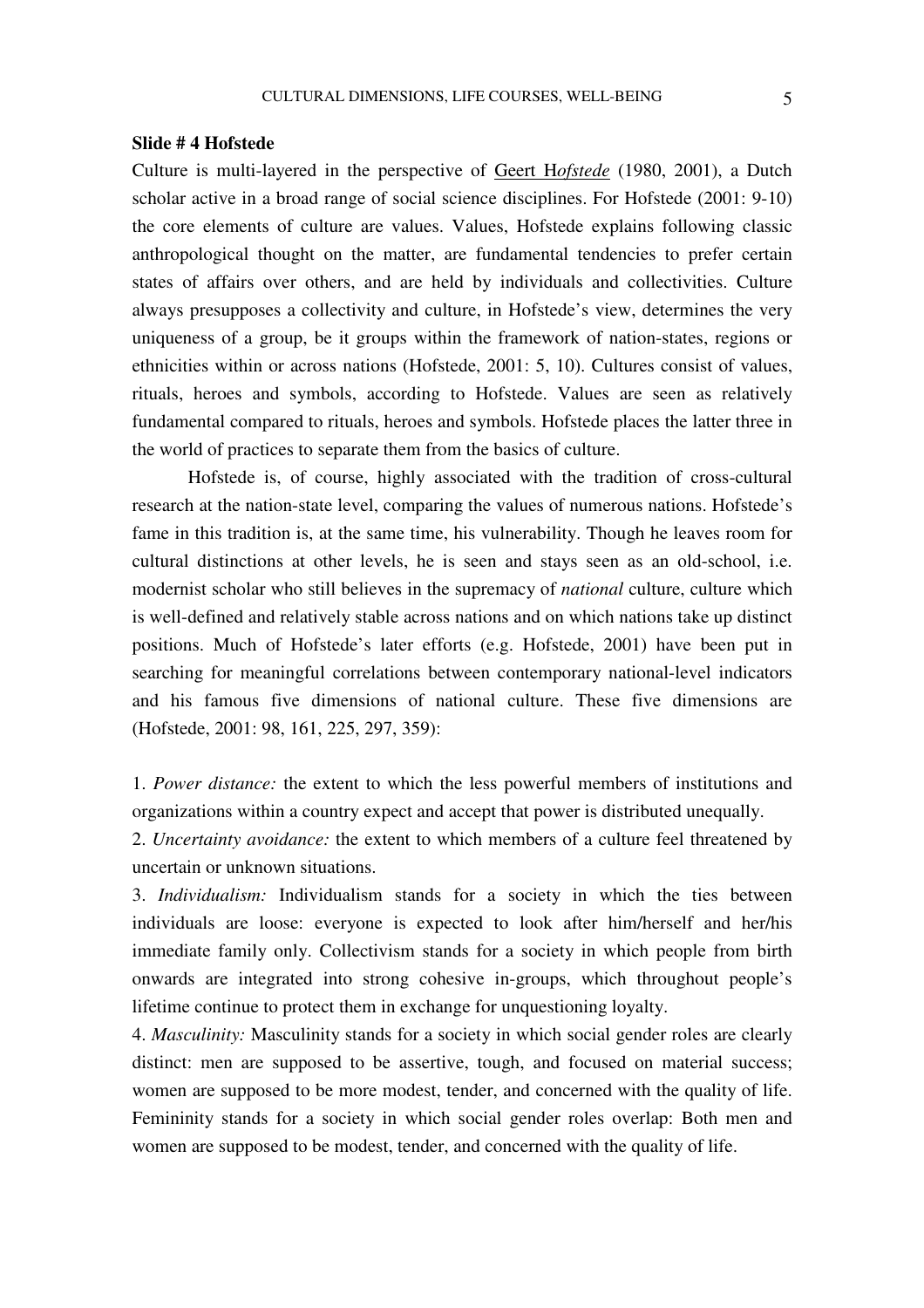5. *Long-term orientation*: Long-term orientation stands for the fostering of virtues oriented towards future rewards, in particular, perseverance and thrift. Its opposite pole, short-term orientation, stands for the fostering of virtues related to the past and present, in particular, respect for tradition, preservation of 'face' and fulfilling social obligations.

Hofstede demonstrated the existence of these dimensions empirically by analyzing large-scale survey data gathered in the late 1960's and early 1970's among more than 115,000 IBM-employees across more than 50 countries in the world. Hofstede's work received worldwide attention, among others from Harry Triandis, another influential 'dimensionalist'.

#### **Slide # 5 Triandis**

Harry Triandis, an American cross-cultural psychologist, has devoted much work to develop an alternative view on comparing cultures by emphasizing the individualism/collectivism construct (e.g. Triandis, 1988, 1994b, 1995). The contrast of individualism versus collectivism dwells on the basic issue in social sciences of independent versus interdependent selves, a theme that is at the very core of both classic (modernization) sociology (e.g. with Durkheim's distinction between organic and mechanics solidarity, with Tönnies' Gemeinschaft versus Gesellschaft, or with Weber's modern forms of rationality) and contemporary (cross-cultural) psychology. Collectivism for Triandis (1995: 6) includes an emphasis on views, needs, and goals of the in-group (rather than on the self), on behavior determined by social norms and duties (rather than pleasure or personal advantage), on common beliefs shared with the in-group, and a willingness to cooperate with in-group members. Individualism taps the mirror image of these views, needs, goals, beliefs, and behaviors. Whether or not cultures are more individualistic or more collectivistic depends on two specific cultural syndromes, according to Triandis (1995: 52), being: cultural tightness versus looseness, and cultural complexity versus simplicity. The tighter and simpler a culture, the more collectivist it is.

In tight cultures people tend to have consensus about what correct action is, to behave according to cultural norms, and to be confronted with severe countermeasures if they deviate from these norms. Japan is the most commonly cited example of a tight culture, as are more Eastern countries. Immigrant cultures in Western societies are other much provided examples. Complex cultures are cultures where functional differentiation in various life domains is large. These heterogeneous societies have a higher openness of group membership with a shorter time perspective (and an accelerated rate of change of membership) and less reciprocity, are high-density and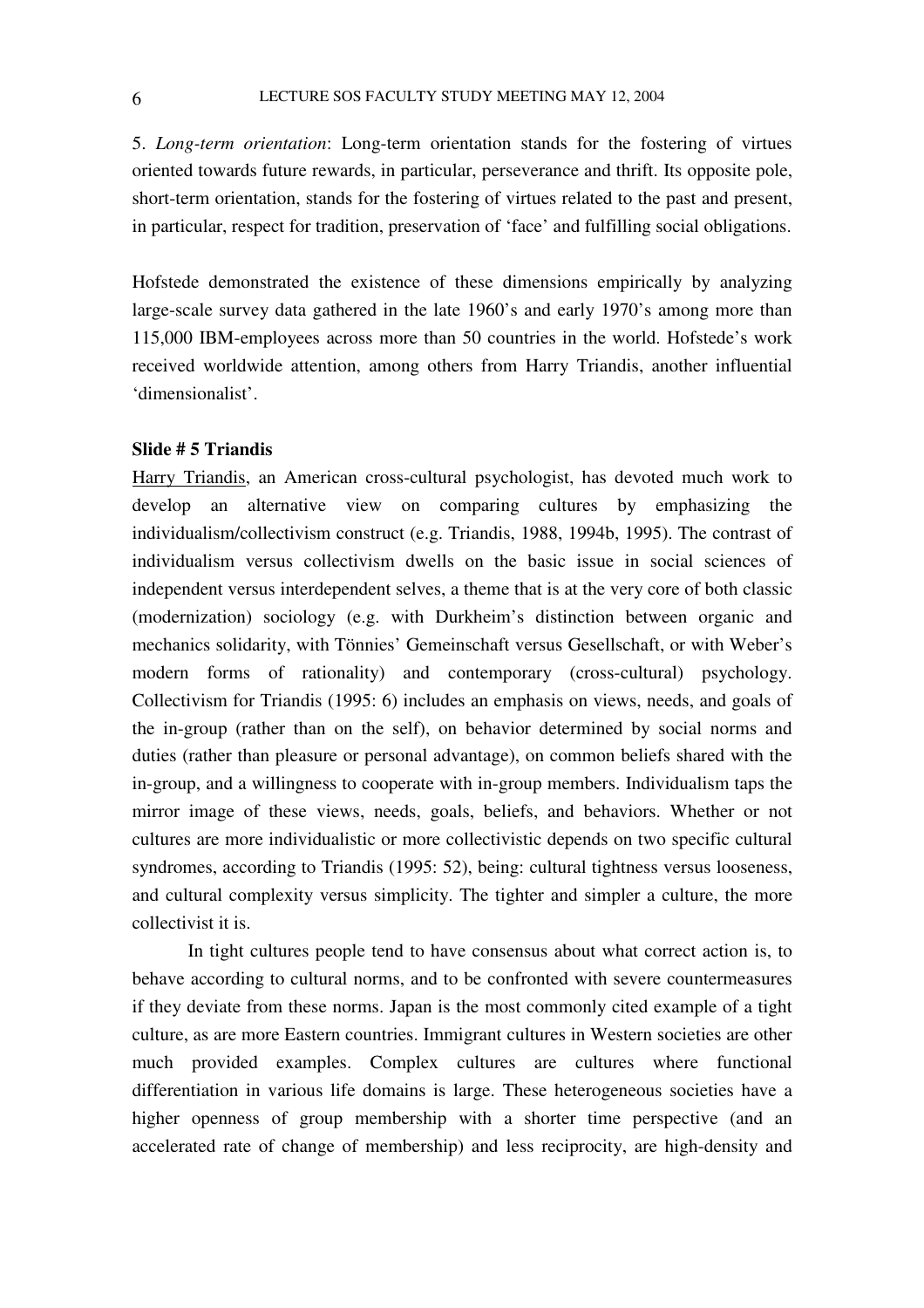thus have high number of in-groups as well as many behavioral rules (and institutions to control and sanction rules) aimed at avoiding conflict, and have a large number of choices for action leading to higher number of different decisions. These decisions are seen as individually motivated, deriving from purely personal motives. Complex cultures are to be found all around the globe, especially in the developed world and more so in the larger city areas in the developed societies. The examples of simple culture that Triandis provide (e.g. 1995: 59-61) include classic hunter and gatherer societies and intentionally isolated and sect-like groups within developed societies such as the Mennonites and Amish in the US.

In more tight and simple cultures, collectivism is maximal. In loose and complex ones, individualism is. Collectivism and individualism, however, are not unidimensional with Triandis. Based on the mutual dependency of individuals he distinguishes between horizontal and vertical individualism and collectivism. Horizontal individualism, found in Sweden for instance, signifies that people are independent but stress sameness and de-emphasize inequality. In horizontal, collectivist cultures people are interdependent but also emphasize social cohesion and oneness with in-group members. One example of a horizontal collectivist culture is traditional Confucian China. In vertical individualist cultures – Triandis (1995: 45) mentions France and Germany among others as exemplary societies – independent individuals value distinction, being conspicuous, reflecting their 'different self', on 'being the best' and having particular privileges. In vertical collectivist countries people expect and accept difference, have a strong sense of duty, a tendency to serve their in-group, even of sacrifice for group benefit. Again, Japan is thé prime example of a society with a vertical collectivist culture.

Of course, combinations of individualism-collectivism and horizontal versus vertical traits clearly remind us of Hofstede's dimensions. It seems to combine his collectivismindividualism and his power distance dimension, suggesting that individualism aligns with horizontalism (low power distance) and collectivist countries with verticalism (high power distance). For instance, in highly individualist and low power distance societies, such as Sweden and also the Netherlands, people do value individualism (independency, autonomy, etc.) highly, but do not like to 'stick out', to be unique or distinctive. Although Triandis does not suggest a one-on-one relationship between collectivism-individualism and horizontalism-verticalism, he argues that individualist cultures, relative to collectivists, are more probable to be horizontal. Much more, the combinations of individualism-collectivism and horzontalism-verticalism are regarded 'situation'- specific, depending on the domain at hand, either being work relationships,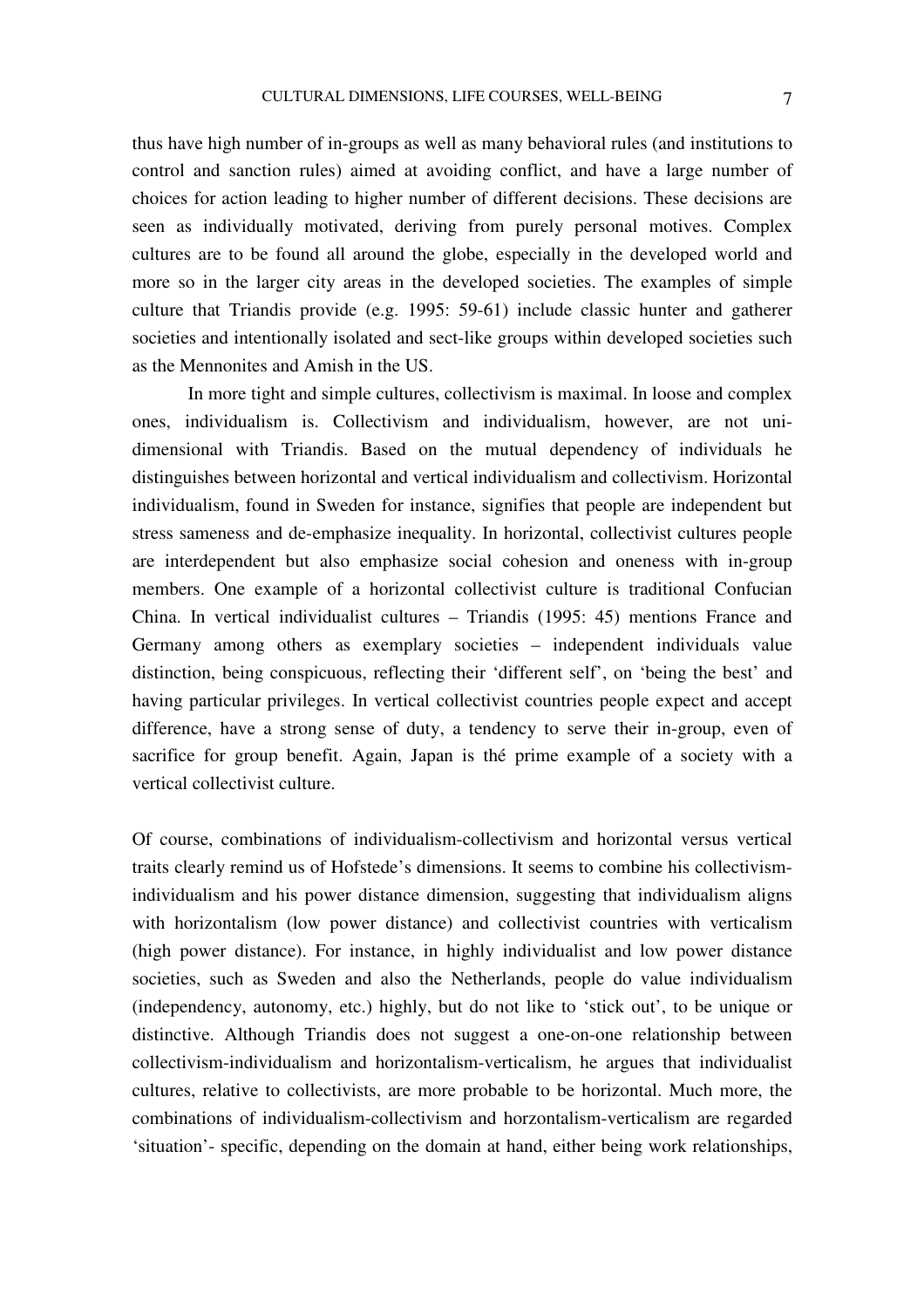family life, community life, etc. In every society, Triandis hypothesizes, there will be proportions of people 'sampling' all four-combination types, depending on their selfperception, being a achievement oriented (vertical individualist), cooperative (horizontal collectivism), dutiful (vertical collectivism) or unique self (horizontal individualism). Before going into more similarities and dissimilarities of Hofstede's and Triandis' set of basic cultural dimensions, we first introduce yet another classic-status author in the field of 'dimensionalist' cross-cultural studies: Shalom Schwartz.

## **Slide # 6 Schwartz**

Shalom Schwartz is an Israeli social and cross-cultural psychologist who gained his fame with an international value study among various samples of students and teachers in the late 1980's and early 1990's in around 40 nations around the world, including samples of respondents from specific cultural groups (Christian, Jewish, Druze, and Arab respondents from Israel e.g.) within these nations. Culture with Schwartz is a complex, multidimensional structure that can be arrayed along a limited set of dimensions, both at the individual level and at the culture- or 'ecological' level (Schwartz, 1992, 1994a+b). The latter level is referring to a society's mean or average cultural characteristics, the level at which Hofstede's work can be located as well. Both Hofstede and Schwartz place values at the core of culture, being in Schwartz' terms: "criteria people use to select and justify actions and to evaluate people (including the self) and events" (Schwartz, 1992: 1). Like Hofstede, Schwartz discerns culture-level value emphases prevailing in societies. Before doing so, Schwartz starts with identifying distinct types of value constructs at the individual level, being value constructs that, according to Schwartz, *all* individuals across cultures recognize (Schwartz, 1994b: 88-89):

*Power*: social status and prestige, control or dominance over people and resources;

*Achievement*: personal success through demonstrating competence according to social standards;

*Hedonism*: pleasure and sensuous gratification for oneself;

*Stimulation*: excitement, novelty, and challenge in life;

*Self-direction*: independent thought and action – choosing, creating, exploring;

*Universalism*: understanding, appreciation, tolerance, and protection for the welfare of all people and nature;

*Benevolence*: preservation and enhancement of the welfare of people with whom one is in frequent personal contact;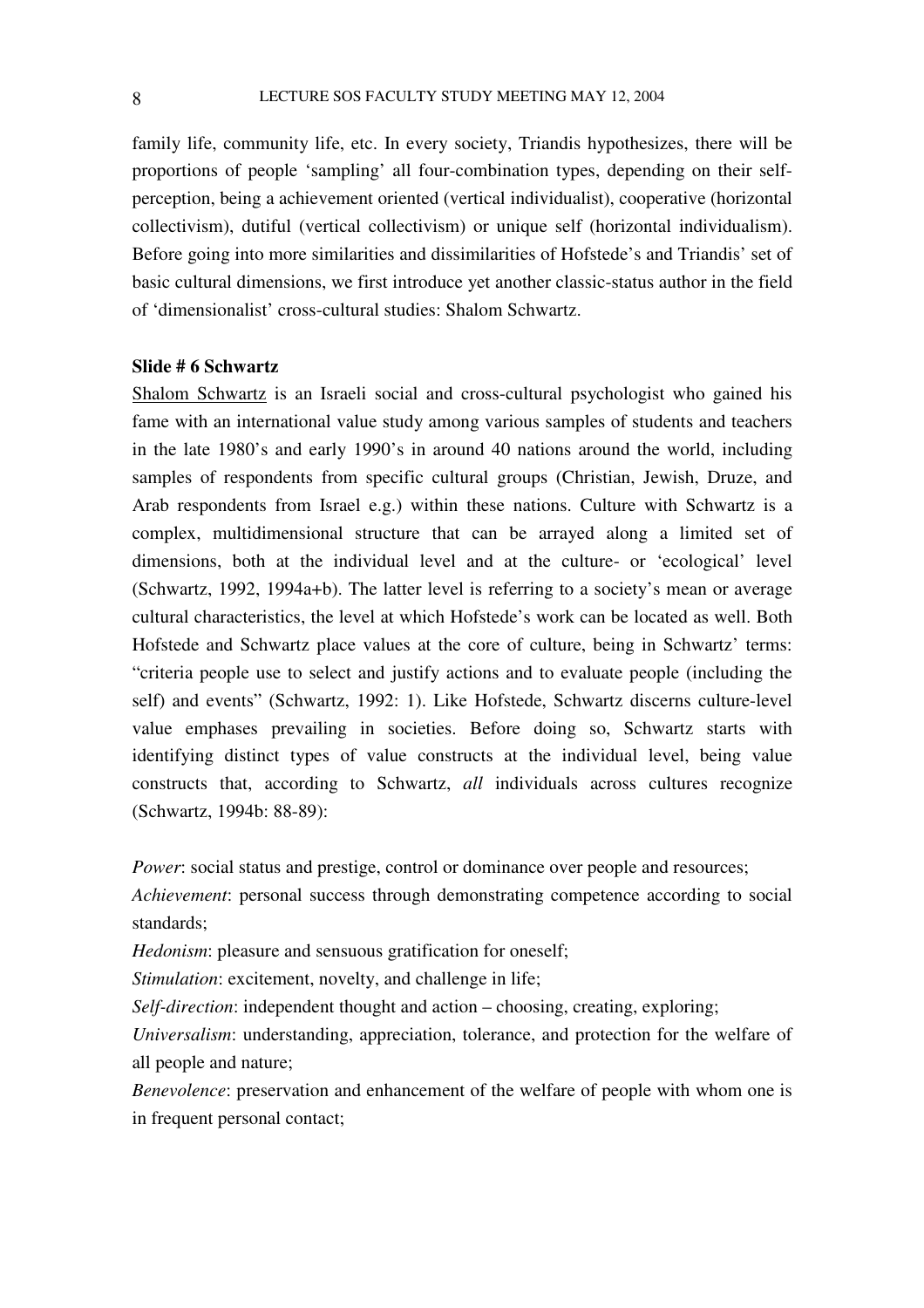*Tradition*: respect for, commitment to, and acceptance of the customs and ideas that traditional culture or religion impose on the self;

*Conformity:* restraint of actions, inclinations, and impulses likely to upset or harm others and to violate social expectations or norms;

*Security*: safety, harmony, and stability of society, of relationships, and of self.

Schwartz regards these ten value types as being universal and exhaustive. With specific types of analyses (smallest space analyses) Schwartz places all values both adjacent and opposite to one another. The values form a circle with closely related values at adjoining positions in the circle and with incompatible values at the opposing side in the circle. Within that circle one can draw two axes, one from top to bottom and one from left to right, partitioning the circle into four quadrants. The axes represent two dimensions, each with two different poles, being

1. *Openness to change* versus *conservation*: Openness to change includes the value types of self-direction, stimulation, and hedonism; Conservation includes conformity, tradition, and security.

2. *Self-enhancement* versus *self-transcendence*: Self-enhancement includes hedonism (as well), achievement, and power; Self-transcendence taps into universalism and benevolence.

Doing the same analyses with the ten values at the level of the different societies and regions included in his study, Schwartz identified seven higher order or culture-level value types:

*Conservatism*: values emphasizing the status quo, propriety, avoidance of actions or inclinations of individuals that might disturb the order (see security, conformity, and tradition);

*Intellectual* and *affective autonomy*: the opposite of conservatism, viewing the person as an autonomous whole pursuing his or her own goals; the intellectual variant emphasizes self-direction; the affective one stimulation and hedonism;

*Hierarchy*: Adjacent to conservatism, opposing intellectual autonomy, this value type stresses the legitimacy of hierarchical roles and resource allocations; it refers to the selfenhancement pole with emphases on achievement and power, together with;

*Mastery*: the emphasis is on active mastery of the social environment through selfassertion (mastery is related to active social behavior, intellectual autonomy, by contrast, stresses flexibility of thought regardless of action)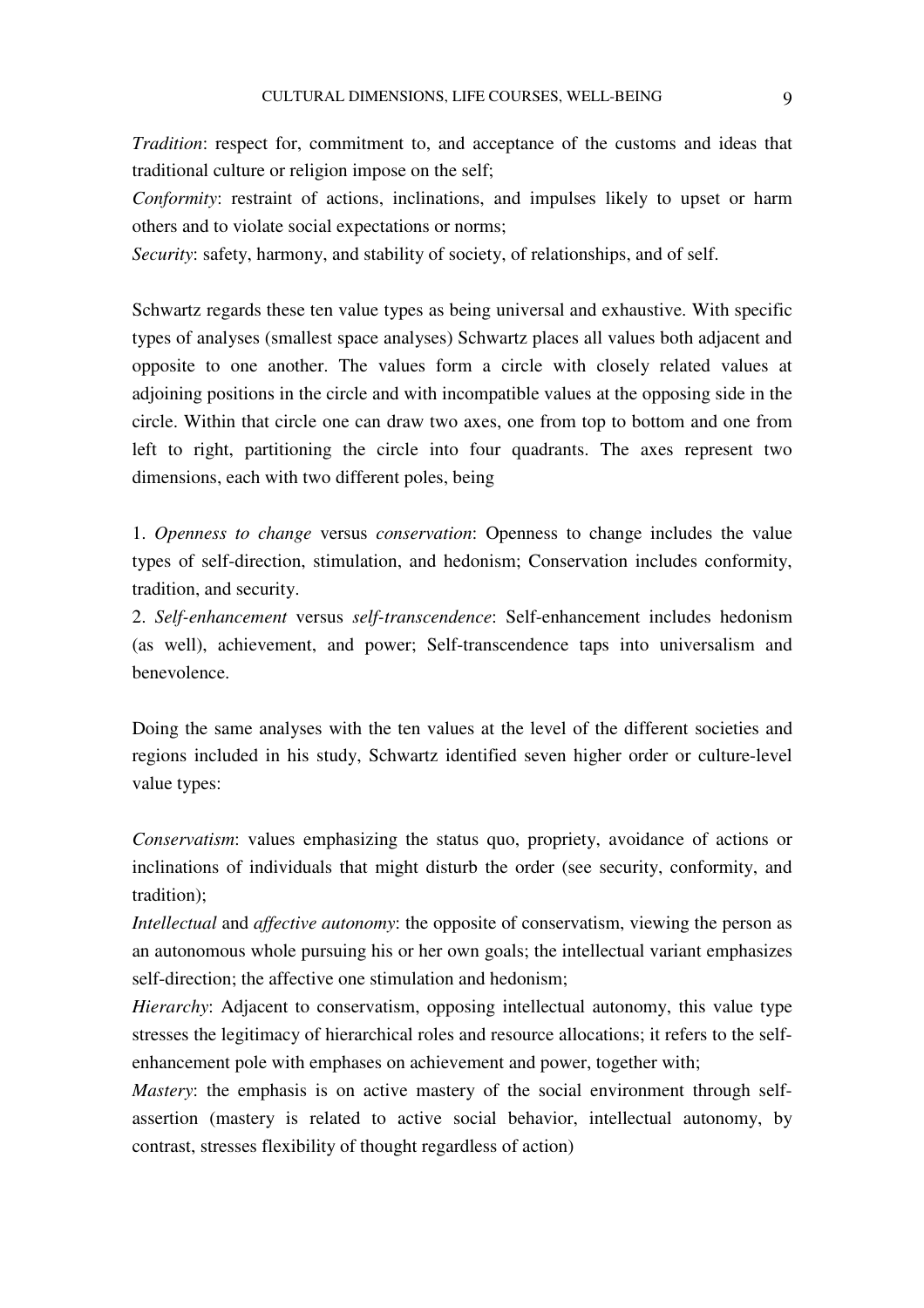*Egalitarian commitment*: a value type exhorting voluntary commitment to promoting welfare to other people, opposing hierarchy and mastery and referring to the individual level benevolence and universalism types.

*Harmony*: from the broad self-transcendent region of value this value type emphasizes harmony with nature and social harmony (helping others, social justice), thus placed between conservatism and egalitarian commitment.

These seven culture-level value types are the result of positions on four basic societal issues:

1. The independent versus interdependent individual: an individual entering relationships voluntarily versus he or she who lacks autonomy and feels part of a collectivity (i.e. the two types of Autonomy and Egalitarian Commitment versus Conservatism)

2. Equality versus inequality: treatment of people and resources in an equal or hierarchical way (Egalitarian Commitment versus Hierarchy and Mastery)

3. Change versus preservation and fitting in: change or holding on to the social and material environment (Mastery, Affective Autonomy versus Harmony and Conservatism)

4. Self- or generalized-other-directedness: acceptance of selfish pursuits of individuals or groups versus favoring goals that transcend the self or in-group interests.

The Openness to change versus Conservatism dimension at the individual level, according to Schwartz (1994b: 98) is closest to the idea of individualism-collectivism, as formulated by Hofstede and Triandis. The dimension tapped in the above mentioned first core societal issue (the independent or interdependent individual) seems to do so too. Of course, looking at the other dimension of Self-enhancement and Selftranscendence – or Hierarchy and Mastery versus Egalitarian Commitment and Harmony – and at the other three issues mentioned above one can conceive many other, more or less overlapping relationships with the constructs of Hofstede and Triandis. The equality versus inequality issue, for instance, seems compatible with Hofstede's power distance and the vertical versus horizontal types of individualism and collectivism of Triandis. In this volume Shalom Schwartz will fortunately go extensively into the relationships between his work and that of Hofstede and others. We will address only a few similarities and dissimilarities among the 'dimensionalists' in the next paragraph. Before doing that, we introduce the last of the four influential the 'dimensionalists': Ronald Inglehart.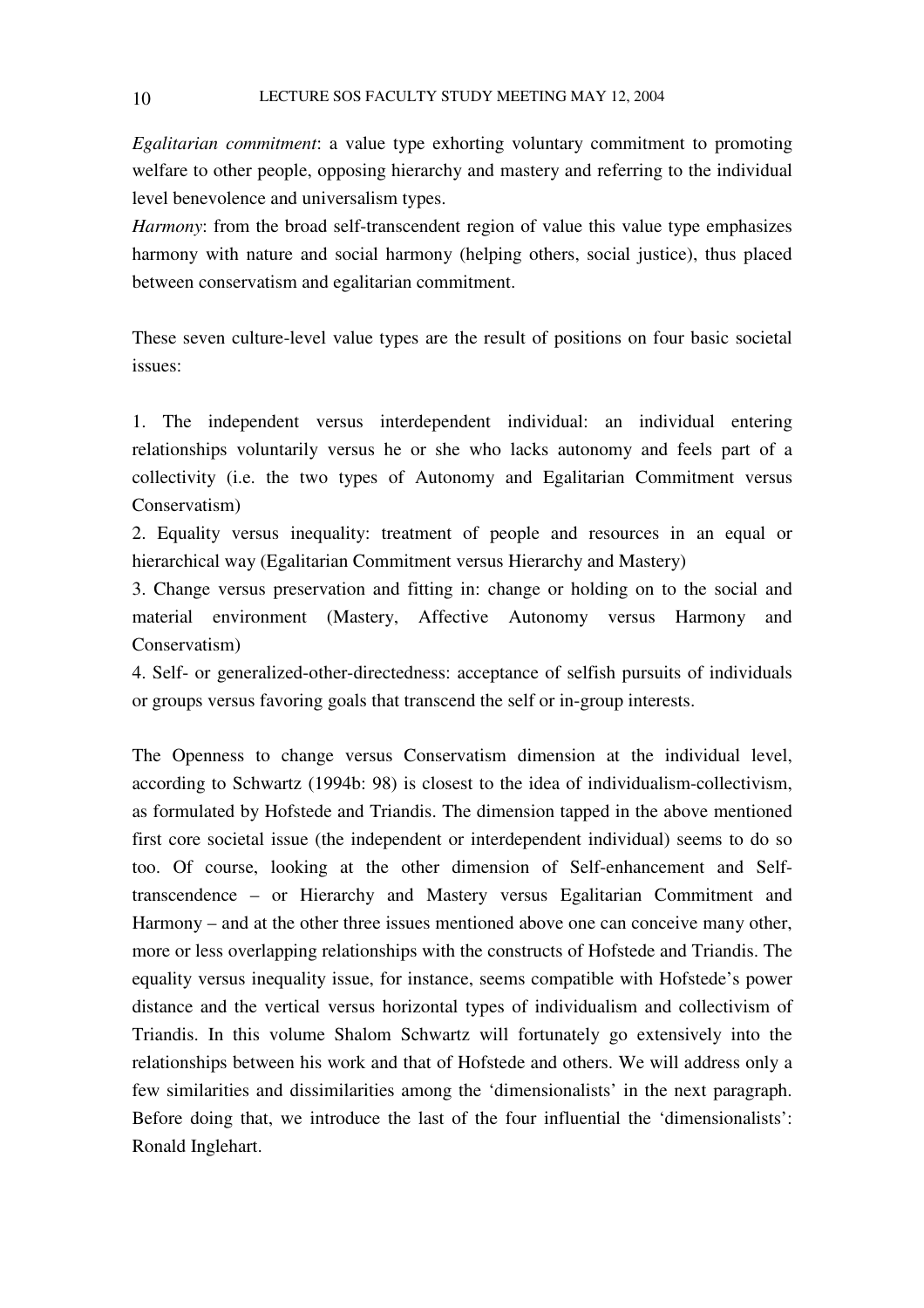### **Slide # 7 Inglehart**

Political scientist Ronald Inglehart is a fourth key author in empirical cross-cultural analysis. Inglehart's culture shift studies (1997, 1990, 1997) have received massive response in the social sciences, including criticism, particularly from outside the US. He has induced a true tradition of political values studies working with his instruments, especially the materialism-postmaterialism index. Inglehart forecasting a 'silent revolution' in Western democracies hardly needs any further elucidation. An abundance of studies, articles, papers and even media debates have followed in response to Inglehart's assumption of the growing hegemony of postmaterialist over materialist outlooks. The contrast between young and older generations in this case is seen as a major antecedent for the assumed reshaping of political culture in Western societies. Two key hypotheses underlie the presence of materialist and postmaterialist values: 1 the *scarcity hypothesis* stating that one's priorities reflect one's socio-economic environment and that one places greatest subjective value on those things that are in relatively short supply, and; 2 a *socialization hypothesis* posing that one's basic values reflect the conditions that prevailed during one's pre-adult years (Inglehart, 1990: 56). Together the hypotheses imply that during times of prosperity and absence of insecurities accompanying war or other severe political turmoil, younger cohorts place less interest on economic and physical security than do older groups who did experience these events. Conversely, young people give higher priority to nonmaterial goals. Inglehart's theory in fact predicts that postwar historical events in western society, which can be characterized by unprecedented stability in socioeconomic and political terms, have generated a gradual but pervasive shift towards postmaterialism. The socialization thesis is supposed to complement simplistic views on how scarcity, in line with the need hierarchy thinking of Maslow (1954) and the principle of diminishing marginal utility in economic theory, affects overt behavior and covert value orientations. Inglehart (1990: 69) acknowledges that after the preadult years people may undergo behavioral and attitudinal shifts, but in his perception pre-adulthood is the period in which change is most rapid and most lasting. This generates a silent revolution in western democracies; revolutionary because changes are so pervasive and silent because changes take place via replacement of generations. The values of individuals hardly change, Inglehart suggests, after the pre-adult years and the gradual process of generational replacement, in which older cohorts with materialist views die and young cohorts with postmaterialist take their place, changes the average value pattern of society as a whole, in this case towards more postmaterialism. This implies that life cycle effects or influences of growing older, attaining a partner, having children, gaining more wealth, etc., are limited and that socialization or cohort effects are more important for the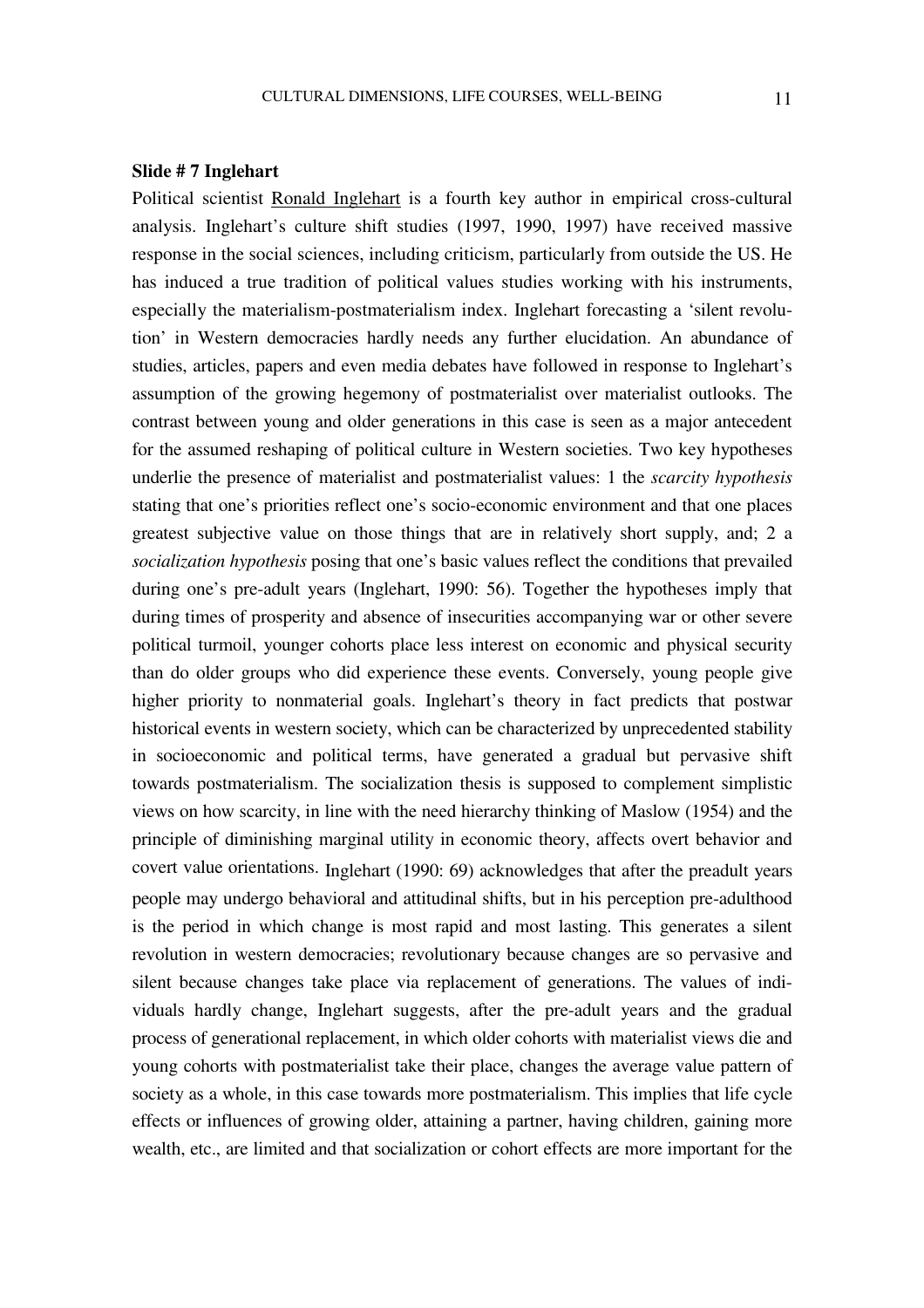change from materialism to postmaterialism. In his 1997-book Inglehart has broadened the analyses of his large-scale international value data by discerning two main dimensions according to which cultures, in his view, differentiate worldwide: survival versus wellbeing values and traditional versus secular-rational authority values. In the *survival/wellbeing* dimension the key dichotomy materialism-postmaterialism is prominently present, but the dimension now also includes attitudes such as life satisfaction and generalized social trust (Inglehart & Baker, 2000: 24). The global modernization project, however, is two-dimensional according to Inglehart. There is not only a shift from survival to wellbeing values but also a transformation from *traditional* to *secular-rational orientations* toward *authority*. Societies in which social and political life is dominated by religious or hierarchical bureaucratic institutions, where male dominance and parental authority is defended, and where authoritarian attitudes prevail are regarded traditional; societies in which opposite characteristics are found and where individual freedom is going hand in hand with the rejection of the previously mentioned institutions and with opposition to centralization and 'bigness' of government are typified as secular-rational (Inglehart, 1997: 78-81).

In the dimensionalist tradition of cross-cultural studies at least five (Hofstede), one (Triandis), seven (Schwartz), or two (Inglehart) basic culture-level dimensions to compare cultures come to the fore. At first glance, these different sets of axes to compare cultures seem to have a lot in common. For instance, Hofstede's power distance values in Triandis' view might well be a part of his overarching individualism-collectivism dimension, might seem to overlap with Schwartz' hierarchy values and to have a relationship with Inglehart's dimension of traditional versus secular-rational authority values.

#### **Slide # 8 Cultural change**

A key issue in cross-cultural studies is, however, that most of them pay little attention to the issue of cultural change. The four authors seem to suggest that the structure of the different dimensions is independent of historical developments. The pattern with which to compare culture seems – referring to already mentioned quote of Triandis – itself 'superorganic' and independent of the presence of particular individuals. Still, the cultural change debate, at least at the macro level of comparing cultures, is frequently dealing with the question of growing global uniformity of values or persisting diversity of values. Cross-cultural research of one kind shows that value priorities of different segments of the globe's population rank highest or lowest on the order of selfactualization, self-expression. Cultural change in this perspective is the adoption of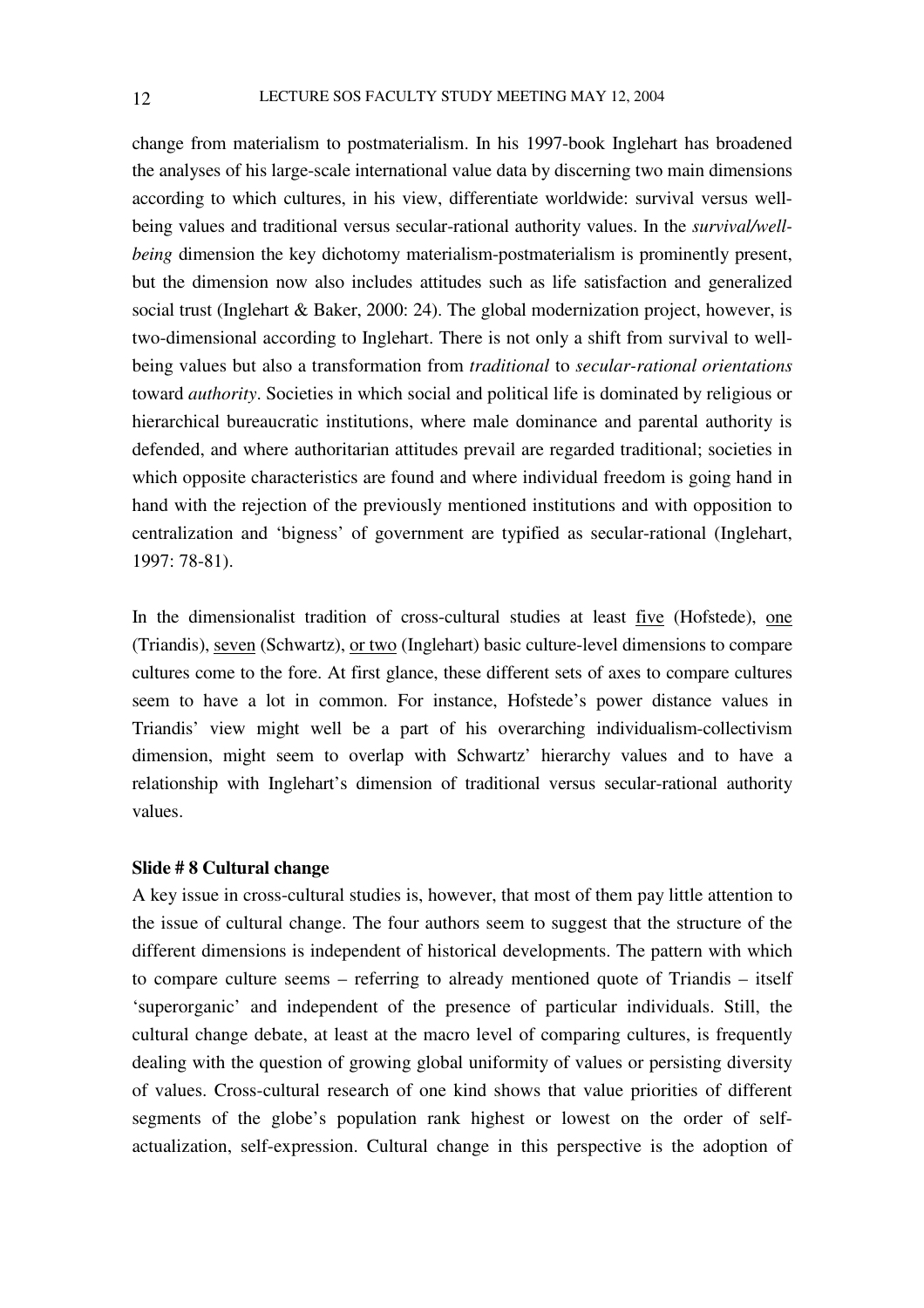these values in an ever-growing circle of populations. Another line of cross-cultural research aims to show that a population's cultural heritage, despite for example the increasing worldwide spread of single origin cultural artifacts (ranging from jeans to McDonald's restaurants), is extremely enduring and will continue to shape a society's 'turnover' on its basic social, political and economic parameters. Continuation of cultural diversity is the stability of value differences. Let us shortly take a look at the four authors' position on cultural change.

Hofstede's divisions of national culture are regarded and, more so, worked with as if they are stable across time. Especially in times of strong debates on the effects of globalization, including the cultural effects, this claim is confronting (see Vinken et al., 2002). Globalists and anti-globalists alike, either welcoming or opposing the process of globalization, are troubled by a message that despite the massive acceleration in the worldwide exchange of capital, products and people and thus of ideas, beliefs and modes of action, global culture remains in an equilibrium without the basic structure of cultural variety being affected. Hofstede himself has contributed to the stability-change debate by showing how correlations between his divisions of national cultures and an almost endless range of other contemporary macro characteristics of nations (economic, political, social, etc.) remain stable over time (see esp. Hofstede, 2001). Hofstede (2001: 36) suggests that national cultures, if at all affected by globalization or other forces of change, all transform in the same direction leaving the relative cultural distances between nations as good as untouched. This theoretical claim might be called the 'relative cultural stability' hypothesis and is in urgent need of a forceful and convincing empirical test, especially by re-addressing the Hofstede concepts of cultural dimensions in a large-scale multi-country empirical study of similar magnitude as his monumental IBM-study.

Triandis (e.g. 1995, 2001) assumes that individuals can take up their own particular position within collectivist or individualist culture and even that seemingly homogeneous collectivist cultures include traditions (symbols, sayings, etc.) that dwell not only on collectivist, but also on individualist themes. Still, he argues that humans in the different types of cultures 'sample' themes that, overall, are in line with the broad characteristic of that culture (e.g. Triandis, 1995: 61). More precisely: in collectivist cultures, humans are more probable to 'pick up', cultivate and thus reproduce collectivist themes. For instance, collectivist sayings in collectivist cultures outnumber individualist ones. In individualist cultures it is the same for individualist themes: these themes are much more emphasized. Cultural change as a concept is not included in this 'modal pattern' perception of culture. In the fit between individuals and cultures, the emphasis seems to be put on *adaptation* and assimilation of individuals in cultures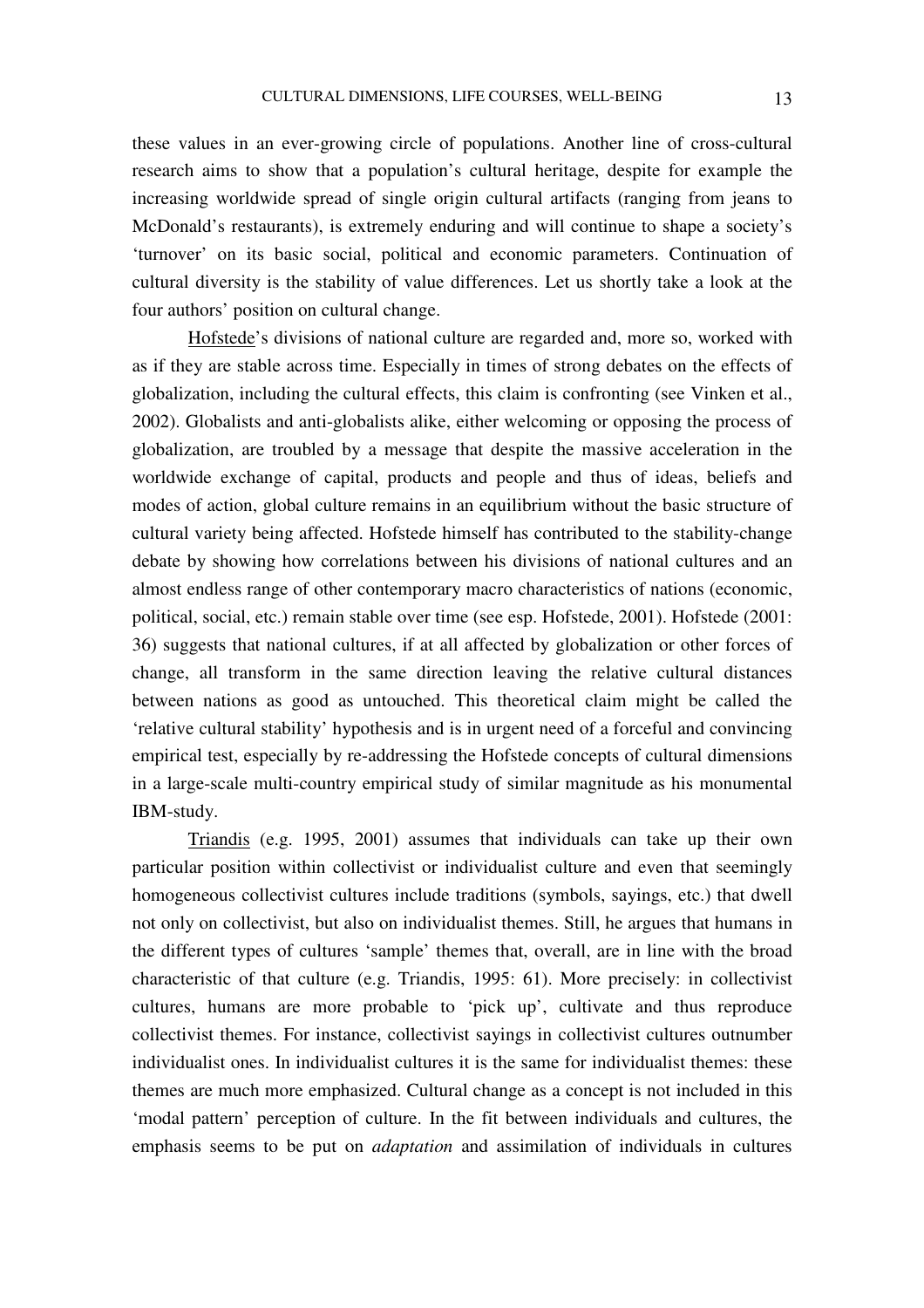varying in tightness, complexity and mutual dependency of individuals ('horizontalism' and 'verticalism'). In this volume (see next chapter) Triandis does reflect further on ways to perceive cultural change and the role of individuals within the framework of his cultural theory.

In his quest for a universal structure and content of worldwide cultures, Schwartz (e.g. 1992, 1994a+b) is, almost by definition, less sensitive for the possibilities, correlates and consequences of cultural change. The universals identified by Schwartz at the individual and cultural level seem to influence people on a profoundly durable way. The issue of interacting people reshaping culture and/or producing new forms of culture is not a part of his theory. The assumption is prominent that individuals in their socialization process internalize the existing values that are set by institutional priorities in a society in order to function effectively in such a society, which, in turn, leads them to promote the interests and conform to the requirements of cultural institutions (Schwartz, 1994b: 93). Given this line of reasoning, Schwartz, much more than Hofstede, expects individual level value pursuits to overlap with culture-level value emphases. Pursuits and social actions that are psychologically and socially compatible with overall culture are those that are reinforced, and vice versa, societies fostering specific values are likely to "run more smoothly if citizens give high priority…" to the same values (Schwartz, 1994b: 93). In other words, the relationship between individuals and cultures is perceived from a classic functionalist perspective.

Inglehart (1990, 1997) is the only 'dimensionalist' most explicitly incorporating the issue of cultural change in his work. However, how cultural change shapes and is shaped by individuals is less vivid also in his studies. People themselves are, however, usually not included in the explanation of cultural change. Explanations fall back on processes – the boost in information technology, the growth of economic affluence, the rise of educational levels – that coincide with the depicted shifts at hand. The very vehicle of change, the individual – or better still groups of individuals, is hardly ever included in the analyses.

#### **Slide # 9 Changing life courses**

As I aim to show, including especially groups of individuals that not only are shaped by culture but also actively shape culture (and in doing so change culture) is crucial if comparative social science aims to gain impetus and if with it we aim to understand how contemporary people make sense of a world that is increasingly open to simultaneous impacts from different cultures. I argue that especially young generations are experiencing another world today. Especially young generations, I would say, undergo influences of cultural change that aligns with a modernization process that is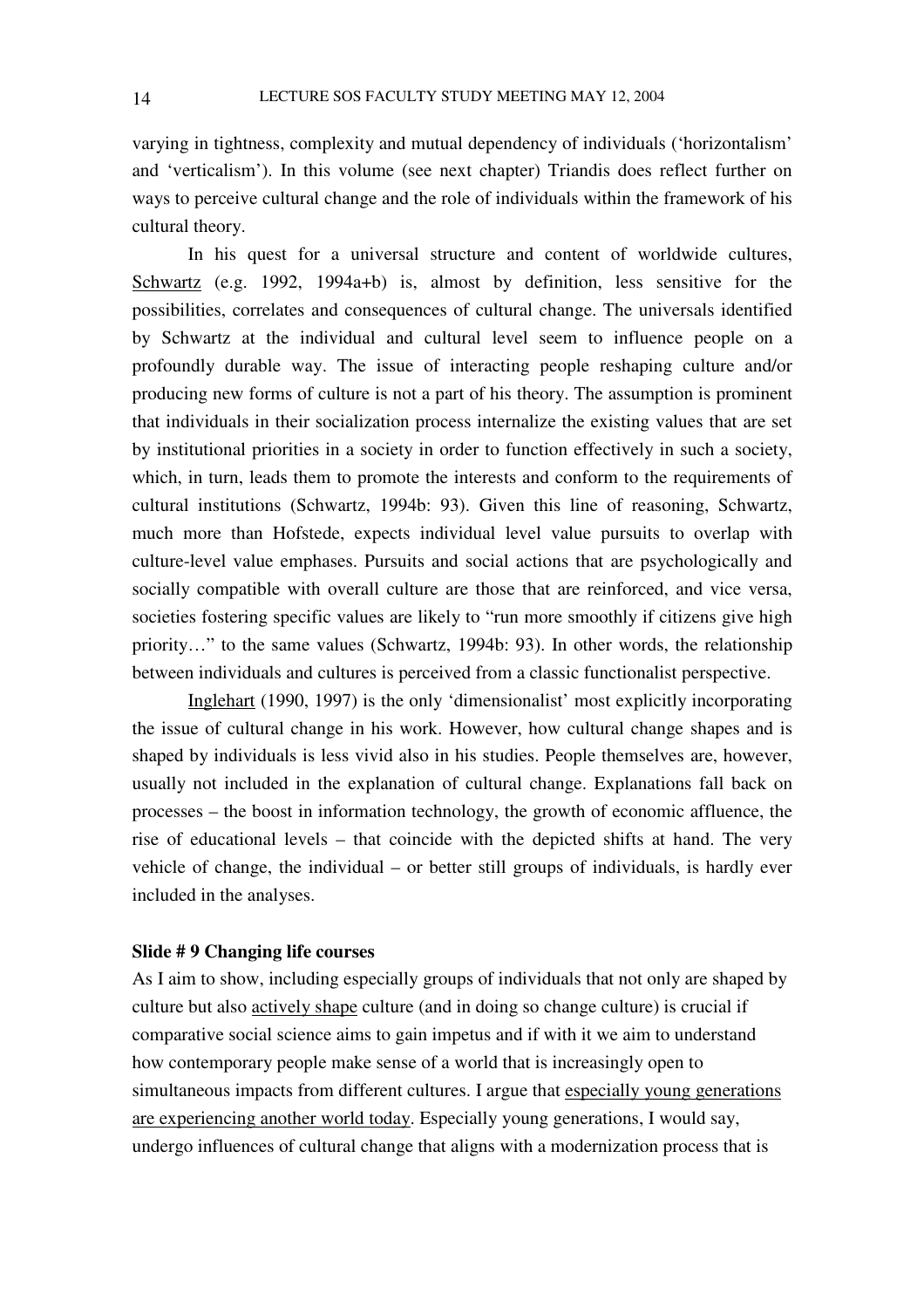taking place in many advanced societies: change in which individualization has a prominent place. This change is especially strong surveyed with respect to the theme of contemporary people's life course.

In 1997 KU Mayer, one of the key authors in life course sociology, argues that by now we have a clear, well-described history of the developments of the life course. Since the early 1980s several life course sociologists (e.g., Fuchs, Kohli, Held, Du Bois-Reymond, and Mayer himself), claim that the life course in modern or, according to some authors, post- or late-modern societies has undergone a process of destandardization. There is considerable debate on the exact meanings and forms of this de-standardized life course, but I would define a de-standardized life course as a life course in which, at the individual and at more macro levels, transitions are heterogeneous in terms of timing, order and structure. For some the timing of some transitions is postponed (e.g., into parenthood) and other transitions are taking place earlier and earlier (e.g., having intimate relationships), the sequential order of transitions is mixed and follows a less predictable path (e.g., not having a job after education, but having a job – considered a real job by many - while at school), the structure changes away from linearity/accumulation of transitions (e.g., short-lived in stead of life-long commitments to jobs; moving away from the upwardly directed career). The traditional tryade in the life course of first years of preparation/education, then the time of work/family life, and finally a period of rest/dysassociation from society has become a mere nostalgic memory of yesteryears.

The destandardization of the life course results in an individualization process in at least two ways. First, in short: traditional institutions and social categorisation (church, family, school, class, gender) are believed to exert less power of determining what to value (which state of affairs to prefer over others) and which path thru life to follow; the individual consequently has increased autonomy to determine his/her own values and his/her own future. Mind you: the value of having that autonomy, of having self-control, is what gained stronger popularity. The first individualisation indication therefore is the highly valued idea that you are or at least should be in control of your own future. The idea of self-direction. The second is that the focus of the life course is increasingly concentrated on self-fullfilment. With individualization more attention is directed to one's own development as a person, to becoming someone if not becoming a unique person in the midst of the mass of others. Already with Fuchs in 1983 it can be read that people in their individualized biography are pre-occupied with their own development. The life course is not only self-directed, the aim of the life course, of socialization itself, is increasingly focused at realizing one's self, at reaching selffulfilment, to attain self-enhancement. A key competence, now, for the individual is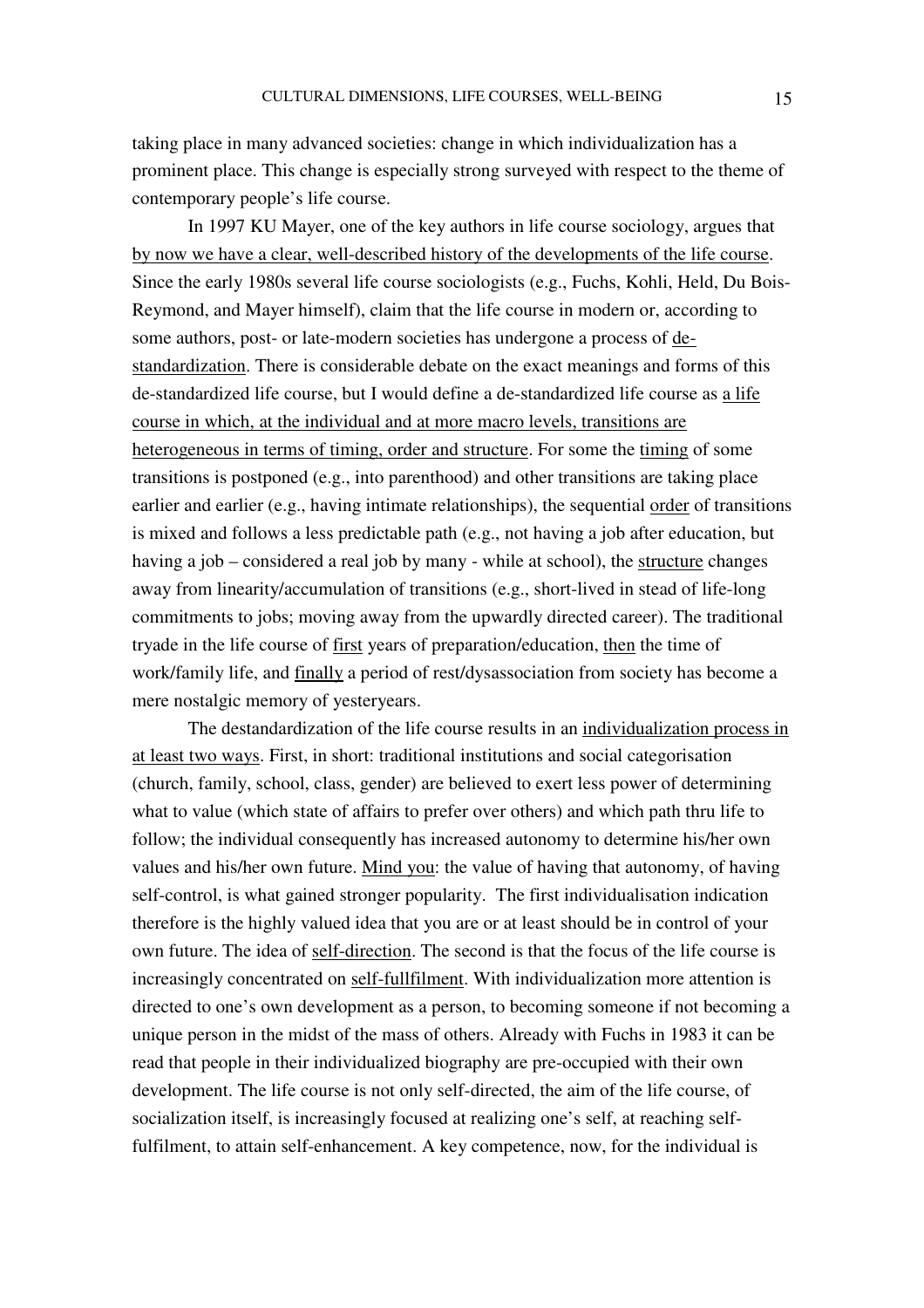reflexivity. The aim of socialization shifted from developing individuality by taking part in society (the key individuation-integration debate in socialization and life course sociology) to developing individual competence that allows one to project and plan personal choices from the wide range of options to participate in society. As a consequence, it is claimed that the life course undergoes a certain 'reflexive biographization'. The ability to project one's own life course, to plan one's future, to evaluate different options, to think about the consequences of choices, has become a central theme in the life course, more so than realizing the different transitions in the life course itself.

As argued the life course and the reflexivity competence is self-directed, but is not build in a complete social void. The self today is co-figurative: embedded especially in intimate social circles and a media-related world. With age contemporaries (if not generation members), real or virtual, people, over the life course, develop a common consciousness of a shared history and destiny, a history and destiny in which autonomously, but with the help of close relatives, directing one's biography is central. This might result in the rise of a 'reflexive generation', not only having formative experiences regarding their relationship with their life course that are fundamentally different from the experiences of the previous generations, but also – and necessarily so, given the rise of the reflexive biographization of their life course – being aware of the distinctiveness of their formative experiences.

Still, we might argue that sociologists do seem to agree on a few things: that the life course today is de-standardized, although sociologists disagree on what this exactly means, and that a de-standardized life course is caused by many societal trends, and again sociologists disagree on which ones in particular. It is however agreed upon that people have the idea that they are more free, more autonomous to construct their own future life course and that people think having that idea is crucially important. Especially from young people society demands that they are in control and develop competences with which they can gain control over their own life. In other words society itself – compare the popularity of a buzzword such as the knowledge-based society – wants people to value highly that they themselves construct their own life course and to learn the key competences to do so. Reflexive biographisation or the increasing focus on theme of projecting one's own life, is what society is promoting in many different ways.

# **Slide # 10**

What does this mean for well-being? I think it means very much. We do have some clues that especially young people aim for investments in transitional life course competences and are more involved in evaluating choices on than in participating in key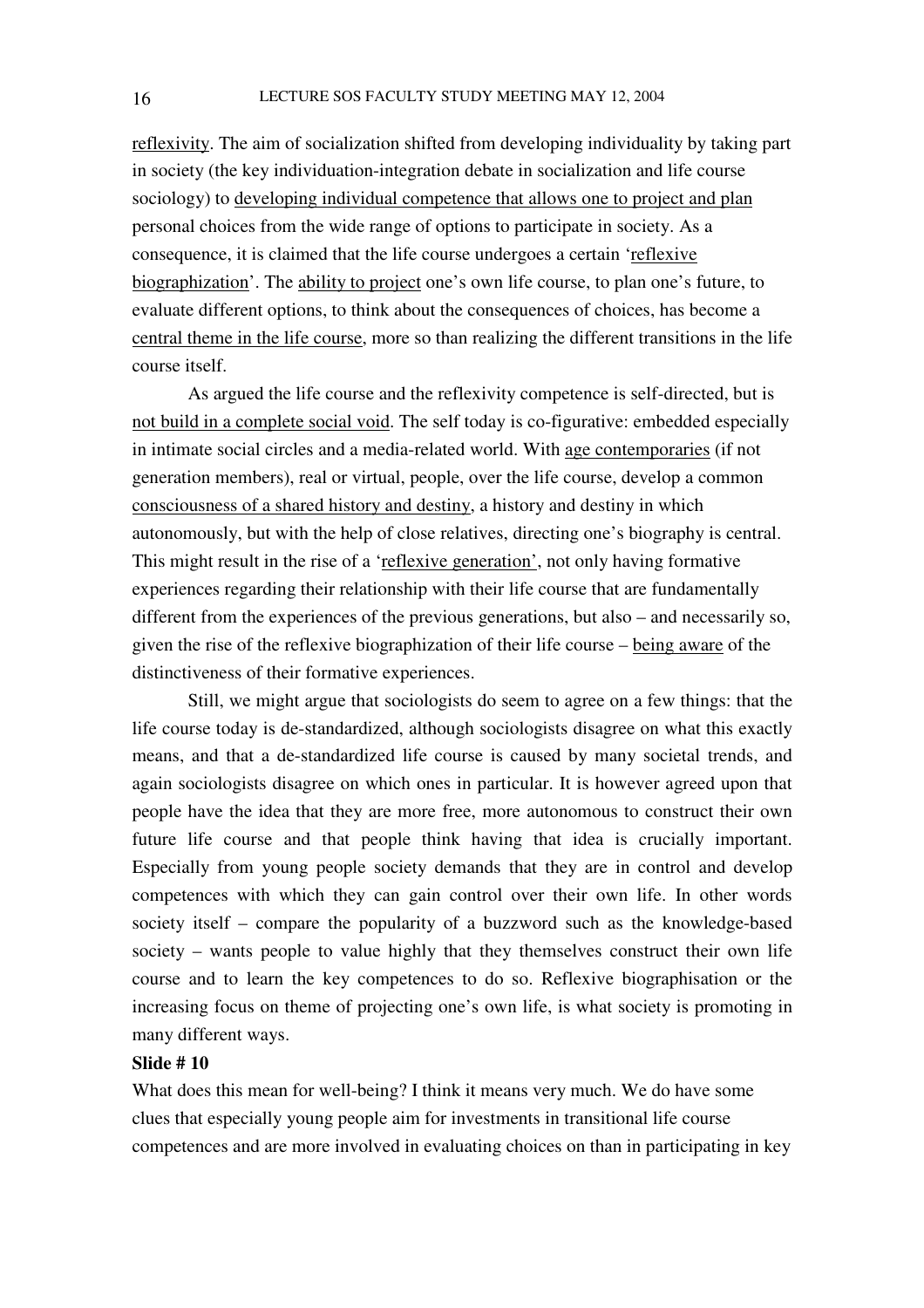domains of life. A series of Dutch studies on future, career and life course orientations that we conducted, shows that Dutch young people are well aware of the wide range of life course options, possible transitions, and accompanying life course cultures (orientations and aspirations related to particular choices). They seem to realize that they can consider different futures and should be flexible, work on their 'employability', to develop – in short - transitional life course competences, such as the reflexivity competence: the competence to continuously imagine, plan and evaluate possible life course transitions. Interestingly, they choose for a dynamic life course model directed not at progress (getting ahead) or self-development (broadening one's capabilities) per se, but directed at variation, change, and continuous experimentation (Vinken et al., 2002, 2003). This might increasingly apply to other age groups as well. It undermines the idea that socialization and the life course are directed at self-fullfilment or self-enhancement in the typical 1968-ers sense. The idea of the reflexive biographization of the life course means that peope are eager to imagine and plan transitions, but less interested in realizing those transitions, in committing one's self to transitions, in going a certain way in the life course; all that 'going a certain way' does is excluding other possible ways in the life course, impairing other transitions one could make as well. From the individual's perspective self-fulfilment means developing competences to explore and sample new and exciting personal experiences, to be able to transit from one to the other fulfilling experience. Life long learning, for instance, from this perspective, is learning to keep options open and having new and exciting experiences, much more than realizing material or immaterial growth. Life long learning seems less relevant when serving the purpose of a career with a steep line upward in terms of income. of making promotion, or a career in which one is gradually but steadily growing as a person, is stacking/accumulating power/capacities of one's self. A rewarding job in such a life course model, to name another example, is a challenging job, with a daily dosis of new experiences, lots of changes and variation, not a guaranteed well-payed or self-growth gratifying job.

Mind you, empirical research shows that individual choice and highly individualized routes thru the life course are overestimated phenomena. Institutions and social categorisations, such as the work place, school, the family, even the class or status groups one oiriginates from, still exert considerable power. Contrary to postmodern beliefs (the 'everyone can be anyone' ideology) many of these institutional powers have such impacts that life courses have not lost full predictability. As Furlong and Cartmel, two British researchers put it examining theses of 'individualisation' "the paradox of late modernity is that although the collective foundations of social life have become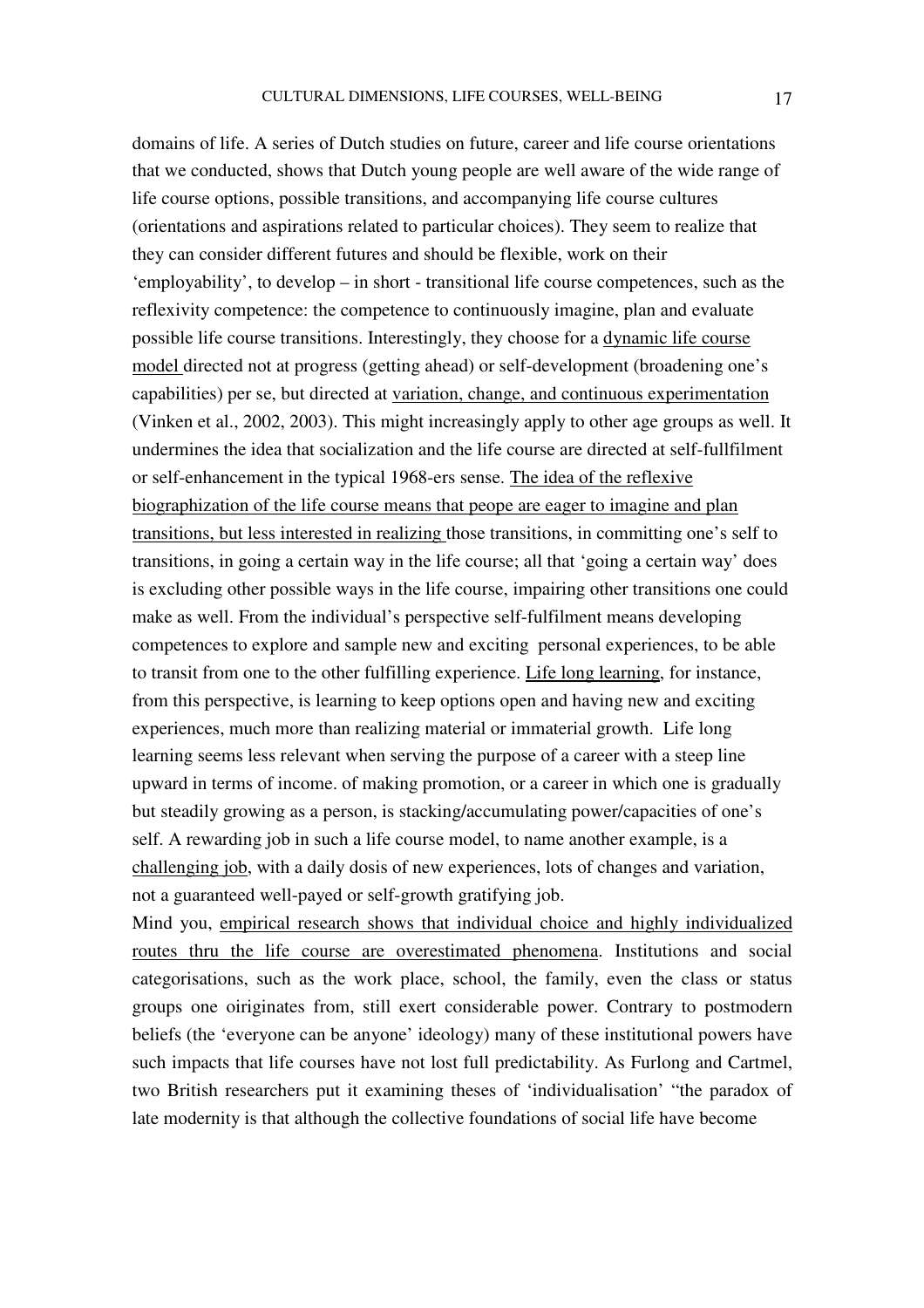more obscure, they continue to provide powerful frameworks which constrain people's experiences and life chances."

The case is that individualisation is likely to affect different social groups in different ways. The work of Furlong and Cartmel and other researchers cautions against focussing too heavily on the individualising aspects of contemporary societies at the expense of recognising the continuing role of collective group identifications and of institutional powers. The balance between choice and compulsion is the key issue in life course sociology. Speaking of a choice biography, some even speak of a 'free-choice' biography is misleading. It suggests that people no longer make traditional life course choices, no longer follow structured paths thru life, take their own route to their own liking. I believe we should focus on the biographization of the life course, meaning that increasing numbers of people are engaged in the projection, planning, and evaluation of their life course. This, of course, still allows people to make traditional choices; choices social scientists might not place in the much-applauded modern choice biography but in a pre-modern standard biography model.

That people make traditional choices (want to have a good education, want to get married, to have children, etc.) is only a paradox if one believes that institutional and contextual impacts have completely subsided. I would, by contrast, argue that institutions have a strong impact on people's choices. Today there are many signals that institutions, at least in some countries than in others, are responding to the ideal of an individual who is competent to secure his/her own future and who will be unique in his/her choice. They respond slowly, and the response is still more part of debate than of reality, but still, the response in some countries already is and in others most probably will be pervasiveA good example is the recently debated flexibility-security nexus in the labor market. The call for a policy directed at **'flexicurity'**: a policy strategy in which flexibility and security are integrated and balanced manner. A policy strategy that attempts to synchronically and deliberately aims to enhance flexibility of labor markets, work organizations and relations and aims to enhance security, employment security and social security, notably for weak groups inside and outside of the labor market. Institutions in other words are responding to the ideal of self-directedness of the life course. The competent individual seems the basis of transformation. The question is of course if these institutions refer to the same type of competences of individuals in control of their life course and aimed at gaining new and exciting expriences instead of material and immaterial growth. The question is whether the required competences from an institutional and individual biography perspective are matching.